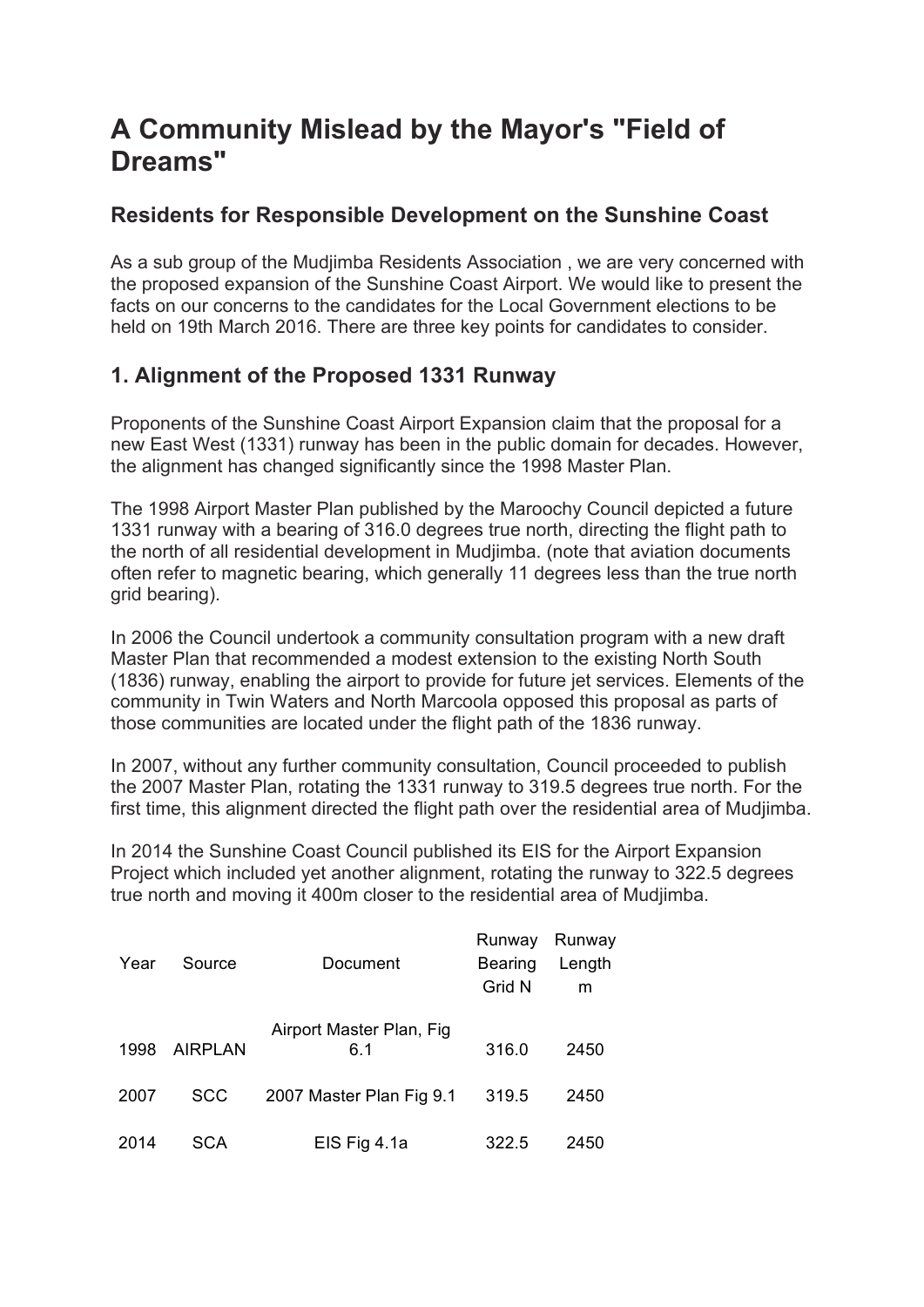Since the 1998 Master Plan, the proposed 1331 runway has been rotated to the south 6.5 degrees, redirecting the flight path over residential areas of Mudjimba, with a devastating effect on the quality of life and property values of Mudjimba residents.



The noise assessment in the EIS did imply that every residence in Mudjimba would be adversely effected by the proposal. However, the EIS also made it clear that the proposal did not include any compensation for the residents of Mudjimba.

The question to ask is why did Council embark on such a careless and reckless strategy, without understanding the true costs of the proposal on the community of Mudjimba.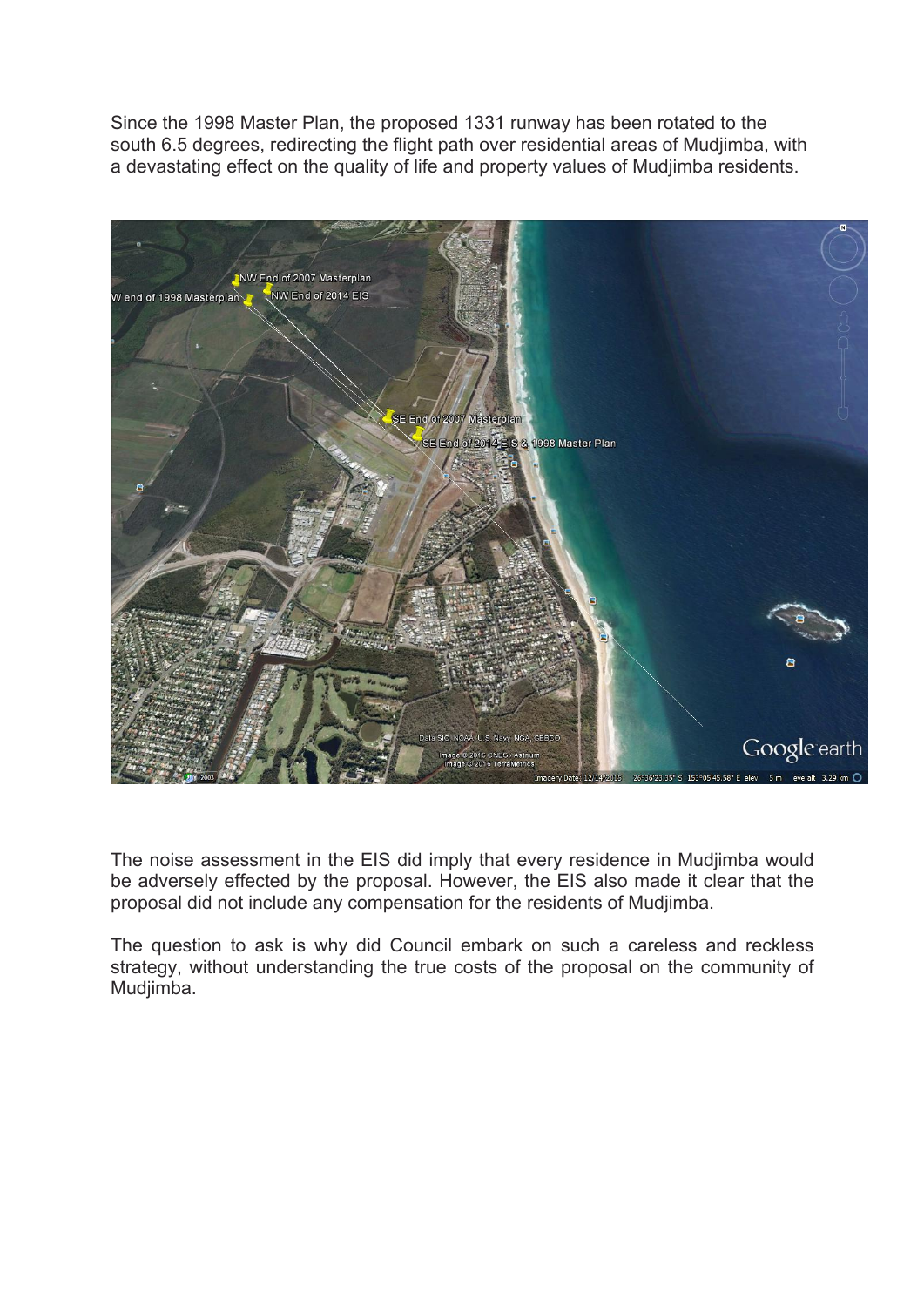

#### **2. The Demand for Travel into the Sunshine Coast Airport Expansion**

The Mayor and Airport Management have been making claims that the Sunshine Coast Airport is the fastest growing airport in Australia, based on a few months of domestic flights (following the "Fly Local" campaign of mid 2015) compared with the very weak performance for those months in 2014. It is not hard to improve on nothing.

In fact the focus on improving domestic services is what the SCA management should have been doing since the global financial crisis in 2008 devastated airline patronage forecasts.

A simple review of the annual patronage figures for the airport paints a disappointing picture of patronage into the Sunshine Coast Airport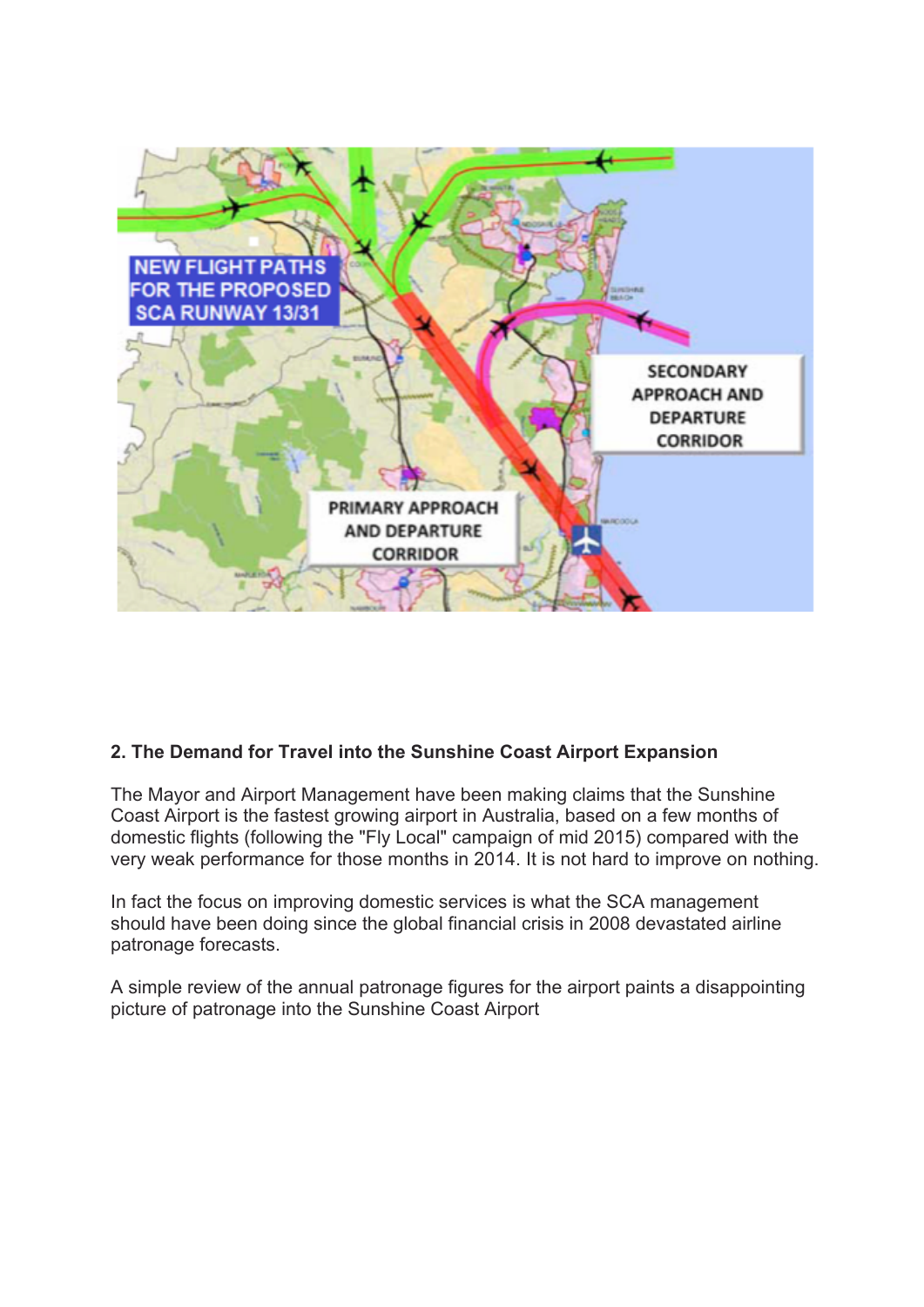

The SCA continues to ignore the facts and make ambitious projections of future passenger forecasts.

A touch of reality is required to put the proposed \$347m investment into perspective with the historical facts of a seriously under performing asset.

#### **3 The Business Case for Expansion**

The proposal documented in the 2007 Master Plan was further submitted to Infrastructure Australia in 2010 seeking Federal support, as the airport expansion was considered not commercially viable without \$172 million subsidy funding. The application was rejected by Infrastructure Australia.

In the 2010 submission, the project was estimated to cost \$418.6 million with the runway estimated to cost \$201.4 million, \$53.2 million for scheduled passenger transport works, \$153.6 million for terminal, commercial areas and carpark upgrades and \$10.4 million for land acquisition and planning.